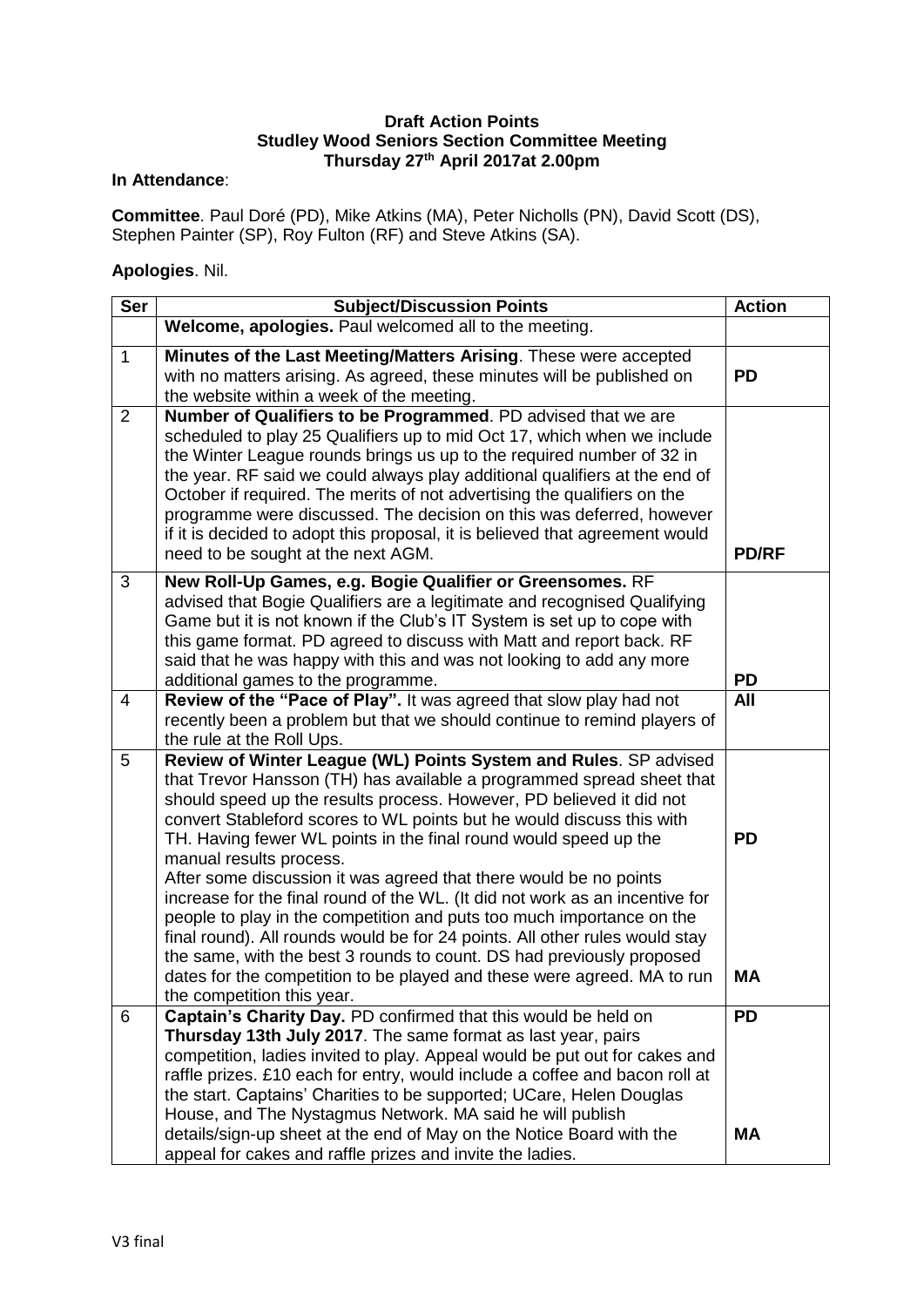| $\overline{7}$ | Ladies Matches. PD said that Loretta was keen for the Ladies Match to                                                                                                                                                                                                                                                                                                                                                                                                                                                                                                                                           |                 |
|----------------|-----------------------------------------------------------------------------------------------------------------------------------------------------------------------------------------------------------------------------------------------------------------------------------------------------------------------------------------------------------------------------------------------------------------------------------------------------------------------------------------------------------------------------------------------------------------------------------------------------------------|-----------------|
|                | be on Wed 1 <sup>st</sup> November 2017. Agreed.                                                                                                                                                                                                                                                                                                                                                                                                                                                                                                                                                                | <b>PD</b>       |
| 8<br>9         | Seniors' Pairs Competition Rules and Draw. MA proposed that the 1 <sup>st</sup><br>round losers would go into the "Plate" competition. Competition would be<br>4BBB with 9/10ths of handicap, off the lowest handicap. Prizes for the<br>winners, runners up and losing semi finalists in the main competition and<br>winners/runners up in the plate. DS will offer one of RM's donated<br>trophies for consideration and if not acceptable then MA to purchase a<br>suitable Plate. MA said he would advise on the prize money shortly.<br>Availability to Organise Roll Ups. (May/June). SP said we may need | MA<br><b>SP</b> |
|                | help for 9 <sup>th</sup> , 25 <sup>th</sup> and 30 <sup>th</sup> May and if necessary he would make the<br>approach to those who have volunteered to help. June availability to be<br>sorted by 20 <sup>th</sup> of May.                                                                                                                                                                                                                                                                                                                                                                                        |                 |
| 10             | Away Days. PN reported that sadly there would be no Spring Away Day<br>at a reciprocal club as our Club are unable to organise them for us.<br>Autumn Away Day planned for September to Harewood Downs Golf<br>Club, Amersham. Spring Tour to Donnington and Goring went well. An<br>Autumn Tour to Devon is being planned. PN will report back for the next<br>meeting. Agreed. (Note This Agenda Item was taken out of sequence at<br>the start of the meeting, as Peter had to leave the meeting early and he<br>left immediately afterwards.)                                                               | <b>PN</b>       |
| 11             | Treasurers Report. MA said no change to email report, healthy fund,<br>(£596 Disposable cash). Propose paying out all monies received for<br>entry into the Doubles Comp as prizes, nothing to be held back for the<br>kitty. Agreed. The Champ of Champs Trophy has been engraved                                                                                                                                                                                                                                                                                                                              | <b>MA</b>       |
| 12             | Urology Presentation. Karen McKenna has a GP lined up to present to<br>the Seniors. After discussion it was agreed that the 20 minute<br>presentation should be held late autumn before a roll up. Agreed.                                                                                                                                                                                                                                                                                                                                                                                                      | <b>PD</b>       |
| 13             | Rule of the Week. RF suggested a question can be asked on a slip of<br>paper, to be given to entrants at a roll up. Answers to be submitted with<br>card after the round. SP offered to assist.                                                                                                                                                                                                                                                                                                                                                                                                                 | <b>SP/RF</b>    |
| 14             | Quiz. SP agreed to organise this. SP Proposed that we should do it as a<br>"Winter Warmer" before a Roll Up and should trial one in November.<br>Agreed.                                                                                                                                                                                                                                                                                                                                                                                                                                                        | <b>SP</b>       |
| 15             | AOB.                                                                                                                                                                                                                                                                                                                                                                                                                                                                                                                                                                                                            |                 |
|                | 1. Coffee. PD. Players not paying £1 for their coffee. (Ken spoke about<br>this at the Roll Up Prize Giving). PD will speak to Ken as the<br>accusation appears to be unfair.                                                                                                                                                                                                                                                                                                                                                                                                                                   | <b>PD</b>       |
|                | PD. Agreed to present the Winter League Trophy to RH after the Roy<br>2.<br>Holland Memorial Trophy Presentation on Tuesday 2 <sup>nd</sup> May.                                                                                                                                                                                                                                                                                                                                                                                                                                                                | <b>PD</b>       |
|                | Trophies. RF said he would photograph all trophies to help with<br>3.<br>identification of them. He asked that any that were out, be returned to<br>the Club by 30 <sup>th</sup> May. Those won in 2017 season should be returned<br>3 weeks before the next AGM.                                                                                                                                                                                                                                                                                                                                               | <b>RF</b>       |
|                | 4. Pin Flags. RF asked if the colour of flags could be changed as the<br>blue flags were hard to see.                                                                                                                                                                                                                                                                                                                                                                                                                                                                                                           | <b>PD</b>       |
|                | Date of Next Meetings. Set for Thursday 1 <sup>st</sup> June 2017, after the Roll<br>Up. PD thanked all for their support and there being no further business<br>the meeting closed at 3.26pm.<br>After Note. The draw for the Senior's Pairs Competition was made by<br>MA, RF and SP following the meeting and will be published shortly.                                                                                                                                                                                                                                                                     | All             |